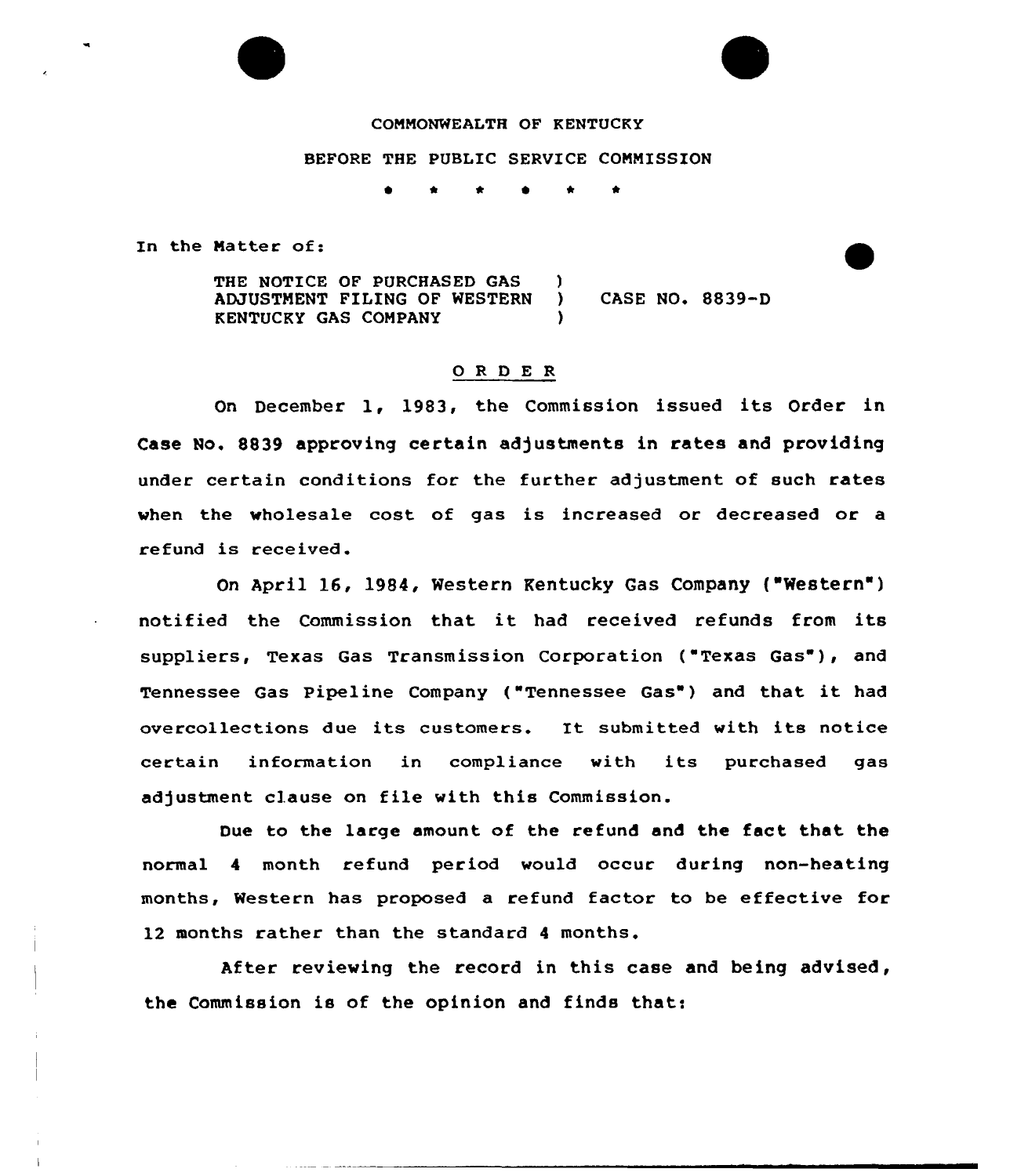(1) Western has received refunds from its suppliers in the amounts of \$1,613,183 from Tennessee Gas and \$19,971 from Texas Gas to be refunded to its customers.

(2) In accordance with the Commission's Order issued Narch 19, 1984, in Case No. 8839-C, Western reports that it has \$ 418,688 in overcollections due to a retroactive rate decrease by Texas Gas. This amount should be returned to Western's customers.

(3) Western's purchased gas adjustment clause on file with this Commission provides that in the event of any large or unusual refunds Western may apply for the right to depart from its normal refund procedure.

(4) Western has <sup>a</sup> large amount to refund to its customers at this time and in the interest of returning these dollars, as nearly as possible, to those from whom they were collected (heating and non-heating customers), Western should be allowed to extend its refund over <sup>a</sup> 12-month period rather than the usual <sup>4</sup> months.

(5) A refund factor of \$0.0524 per Mcf should be used as a reduction in the purchased gas adjustment. The refund factor should remain in effect for 12 months or until such time as the full amount plus interest has been returned to Western's customers. The refund should begin with meter readings taken on Nay 1< 1984, or as soon as practical thereafter.

 $-2-$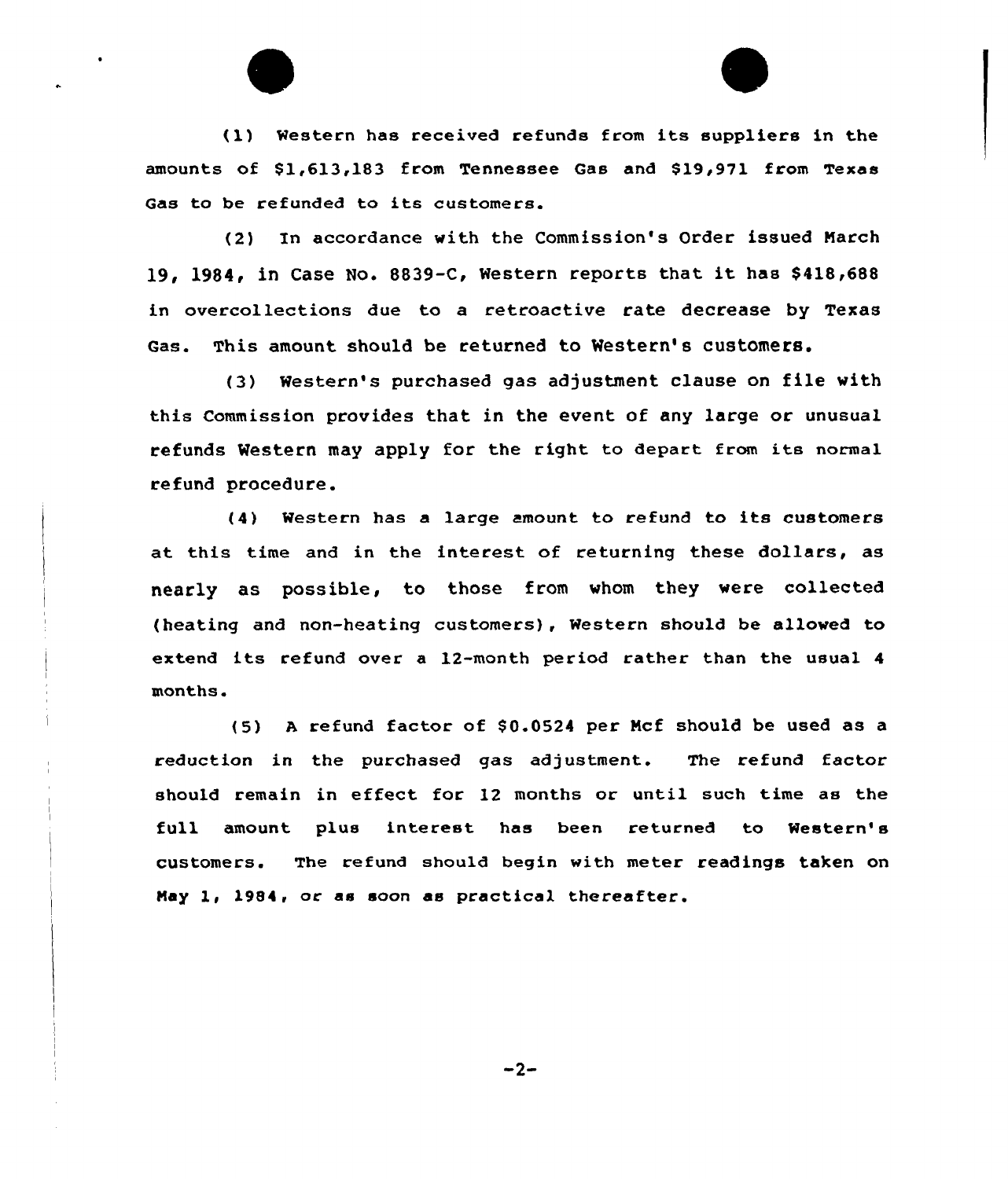(6) Western should refund the amount reported in its application plus interest at a rate equal to the average of the '3-Month Commercial Paper Rates" for the immediately preceding 12-month period less 1/2 of 1 percent to cover the costs of refunding. These monthly rates are reported in the Federal Reserve Bulletin and the Federal Reserve Statistical Release.

IT IS THEREFoRE oRDERED that western shall apply refund factor in the amount of \$0.0524 per Mcf as a reduction in the approved purchased gas adjustment beginning with meter readings taken on Nay 1, 1984, or as soon as practical thereafter, and this refund factor shall remain in effect until such time as necessary so that the total amount refunded will, as nearly as possible, reflect the amount received. The refund factor will terminate when the amount eefunded equals the refund herein reported plus interest.

IT IS FURTHER ORDERED that within 30 days of the date of this Order Western shall file with this Commission its revised tariffs setting out the refund factor authorized herein. All other eates and charges shall remain in full force and effect.

IT Is FURTHER oRDERED that within 30 days from the date the refund factor is terminated Western shall file with this Commission a summary statement showing a reconciliation of customer billings and the amount refunded.

 $-3-$